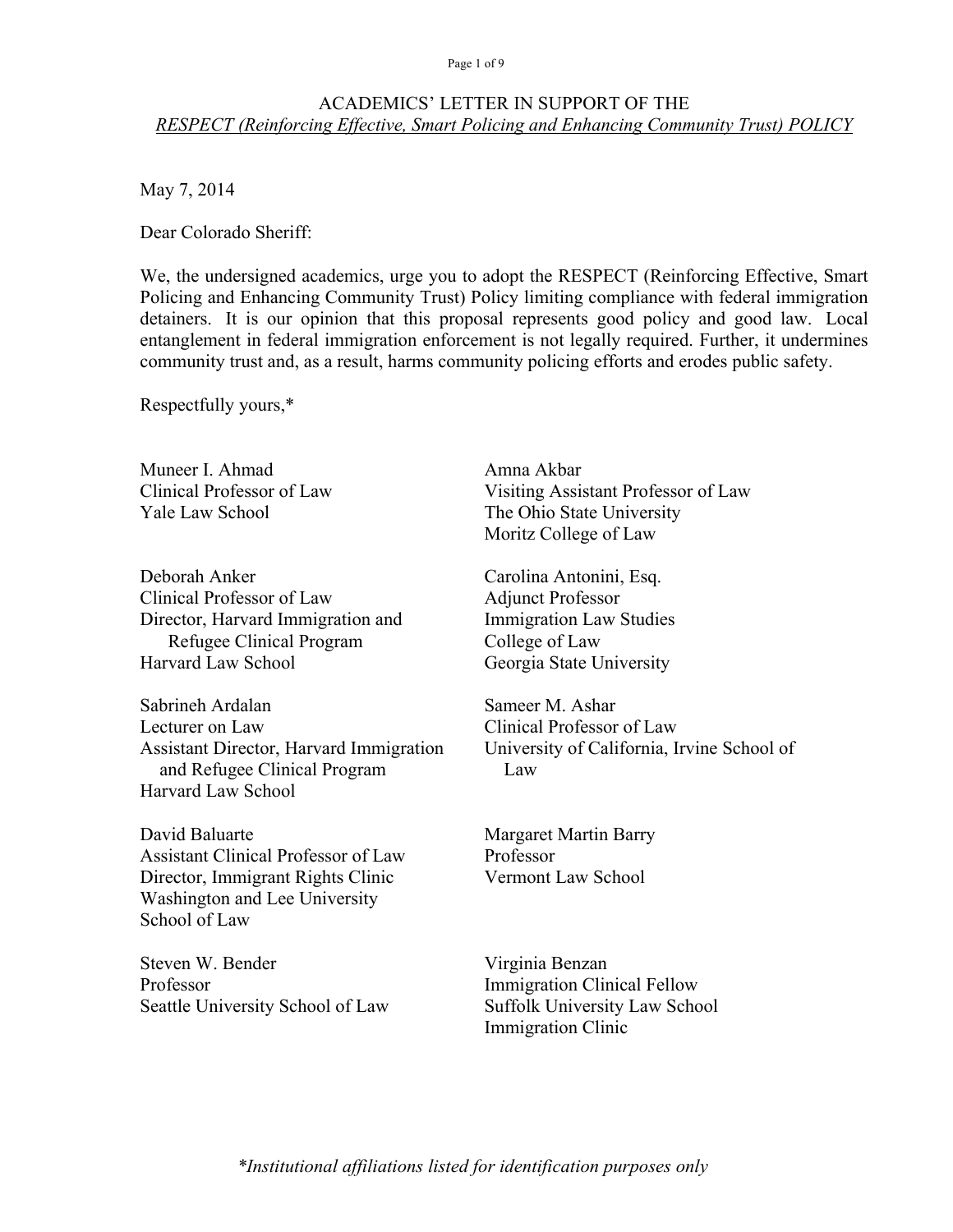### Page 2 of 9

# ACADEMICS' LETTER IN SUPPORT OF THE *RESPECT (Reinforcing Effective, Smart Policing and Enhancing Community Trust) POLICY*

| Maylei Blackwell<br><b>Associate Professor</b><br>Department of Chicana and Chicano<br><b>Studies</b><br>University of California, Los Angeles                                    | Johanna Bond<br>Professor of Law<br>Washington & Lee University School of<br>Law                                     |
|-----------------------------------------------------------------------------------------------------------------------------------------------------------------------------------|----------------------------------------------------------------------------------------------------------------------|
| <b>Bridgit Burke</b><br>Co-Director, Albany Law Clinic & Justice<br>Center<br>Clinical Professor and Director, Civil<br>Rights & Disabilities Law Clinic<br>Albany Law School     | Jason A. Cade<br><b>Assistant Professor of Law</b><br>University of Georgia                                          |
| Kristina M. Campbell<br>Associate Professor of Law<br>Director, Immigration and Human Rights<br>Clinic<br>University of the District of Columbia<br>David A. Clarke School of Law | Benjamin Casper<br><b>Visiting Associate Clinical Professor</b><br>University of Minnesota Law School                |
| Linus Chan<br>Visiting Assoc. Clinical Professor of Law<br>University of Minnesota Law School                                                                                     | Violeta Chapin<br>Associate Clinical Professor of Law<br>Colorado Law<br>University of Colorado, Boulder             |
| Ming Hsu Chen, Ph.D., J.D.<br><b>Associate Professor</b><br>University of Colorado Law School                                                                                     | Michael J. Churgin<br>Raybourne Thompson Centennial Professor<br>The University of Texas at Austin                   |
| Douglas Colbert<br>Professor<br>University of Maryland Francis King Carey<br>School of Law                                                                                        | Holly S. Cooper<br>Associate Director, Immigration Law<br>Clinic<br>University of California, Davis School of<br>Law |
| Patience A. Crowder<br><b>Assistant Professor of Law</b><br>Director, Community Economic<br>Development Clinic<br>University of Denver Sturm College of<br>Law                    | Ericka Curran<br>Professor of Professional Skills<br>Florida Coastal Immigrant Rights Clinic                         |
|                                                                                                                                                                                   |                                                                                                                      |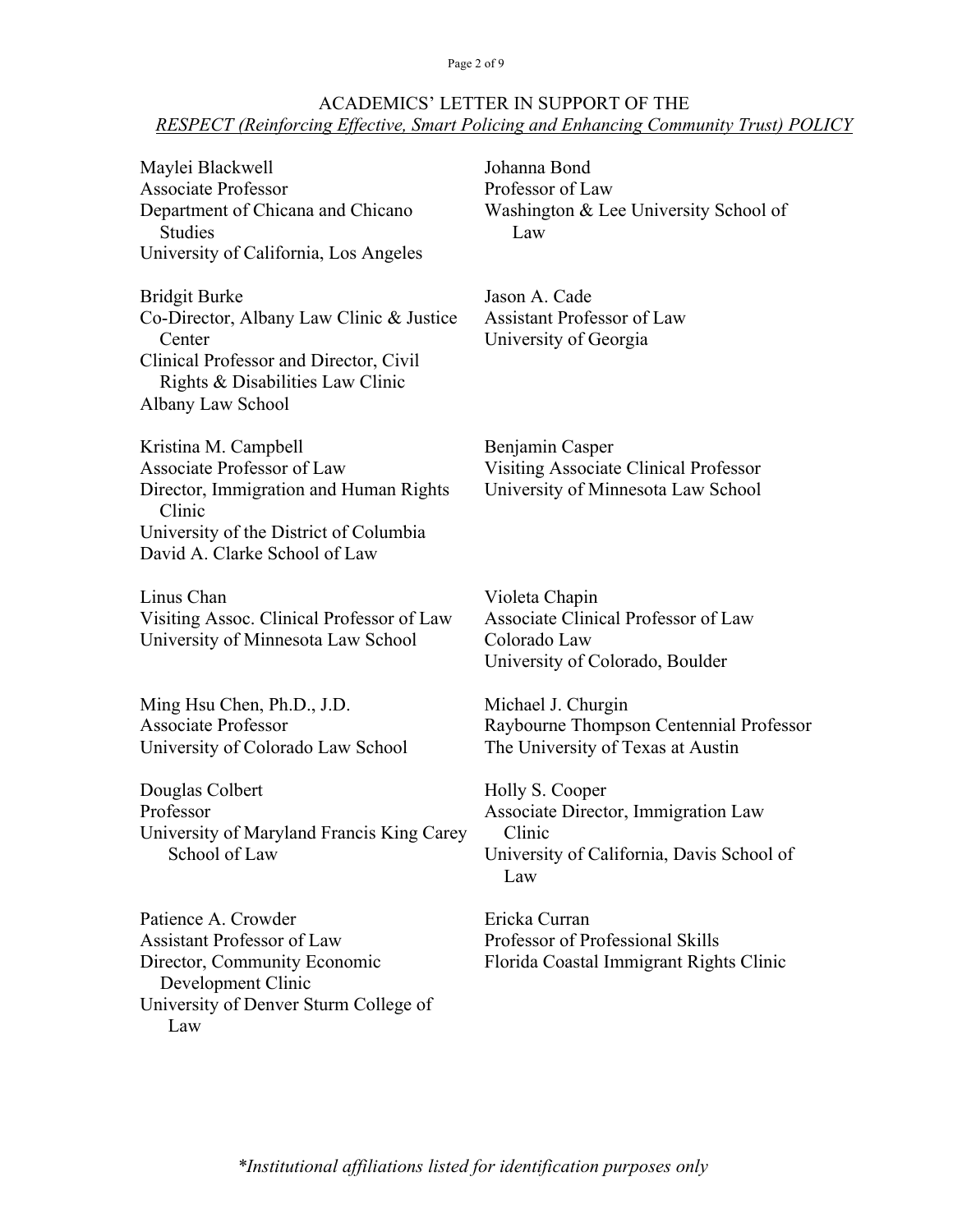### Page 3 of 9

## ACADEMICS' LETTER IN SUPPORT OF THE *RESPECT (Reinforcing Effective, Smart Policing and Enhancing Community Trust) POLICY*

Alina Das Assistant Professor of Clinical Law Co-Director, Immigrant Rights Clinic New York University School of Law

Ingrid Eagly Assistant Professor of Law UCLA School of Law

Stella Burch Elias Associate Professor of Law University of Iowa College of Law

Anthony Paul Farley James Campbell Matthews Distinguished Professor of Jurisprudence Albany Law School

Sally Frank Professor of Law Drake University

Richard H. Frankel Associate Professor of Law Director, Appellate Litigation Clinic School of Law Drexel University

César Cuauhtémoc García Hernández Visiting Professor University of Denver Sturm College of Law

Denise Gilman Clinical Professor Co-Director, Immigration Clinic University of Texas School of Law Nancy E. Dowd David H. Levin Chair in Family Law Director, Center on Children & Families Fredric G. Levin College of Law

Nancy Ehrenreich Professor University of Denver Sturm College of Law

Jill E. Family Associate Professor of Law Director, Law & Government Institute Widener Law

Alison Flaum Clinical Associate Professor of Law Legal Director, Children and Family Justice Center Northwestern University School of Law

Elizabeth M. Frankel Lecturer in Law and Associate Director, The Young Center for Immigrant Children's Rights at the University of Chicago

Russell C. Gabriel Director, Criminal Defense Clinic University of Georgia School of Law

Lauren Gilbert, Esq. Professor of Law St. Thomas University School of Law

Mercer Givhan Associate Professor of Law New York Law School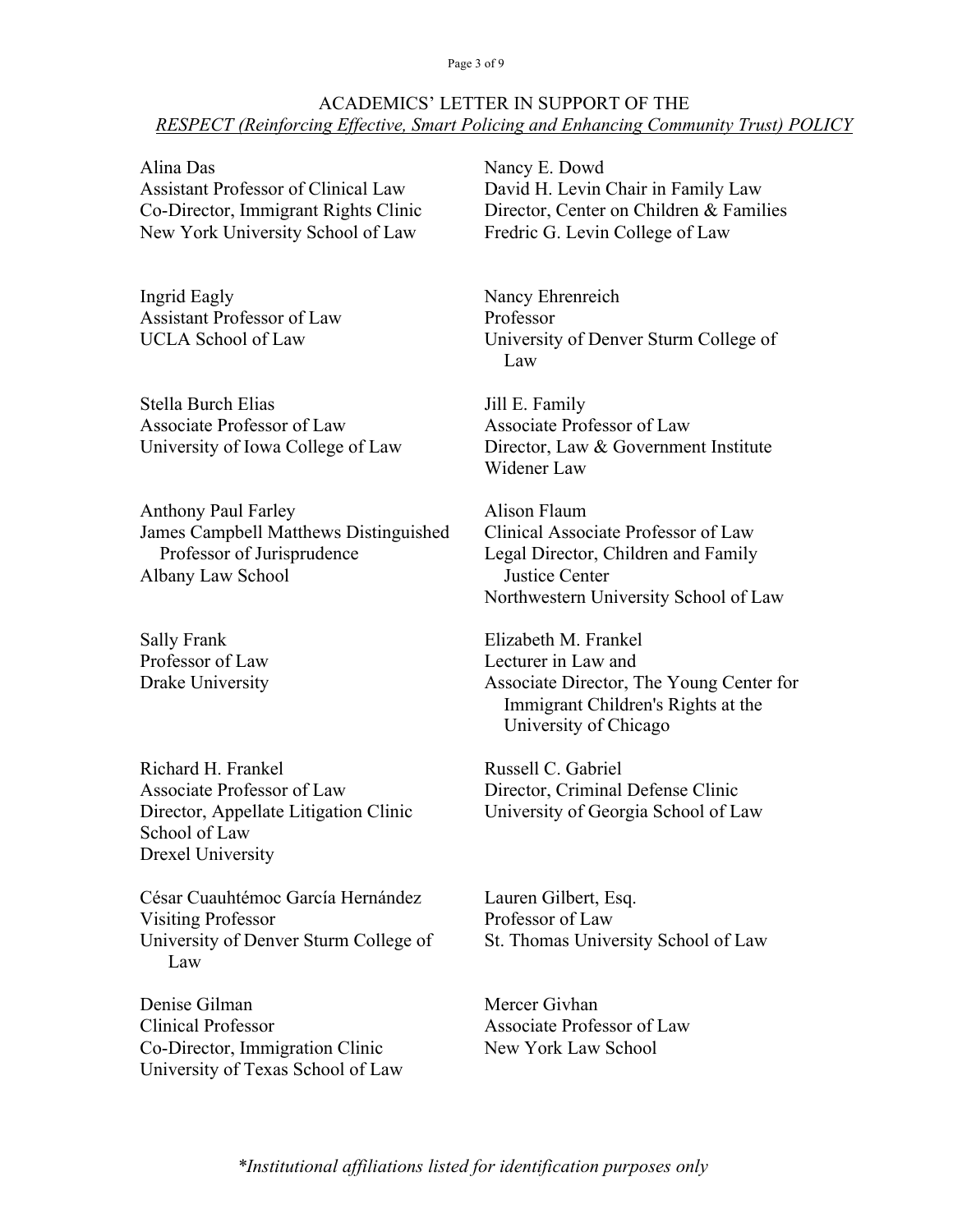Page 4 of 9

## ACADEMICS' LETTER IN SUPPORT OF THE *RESPECT (Reinforcing Effective, Smart Policing and Enhancing Community Trust) POLICY*

Leigh Goodmark Visiting Professor of Law University of Maryland Francis King Carey School of Law

Aya Gruber Professor of Law Colorado Law University of Colorado, Boulder

Susan Hazeldean Assistant Clinical Professor Cornell Law School

Laura A. Hernández Associate Professor Baylor Law School

Barbara Hines Clinical Professor of Law Immigration Clinic University of Texas School of Law

Geoffrey A. Hoffman Director, University of Houston Immigration Clinic

Margaret E. Johnson Associate Professor of Law Director, Family Law Clinic Co-Director, Center on Applied Feminism University of Baltimore School of Law

José Roberto (Beto) Juárez, Jr. Professor of Law University of Denver Sturm College of Law

Wendy J. Kaplan Clinical Associate Professor of Law Boston University School of Law

Lisa Graybill Lecturer Hybrid Immigration Clinic University of Denver Sturm College of Law

Emily Albrink Hartigan Professor of Law St. Mary's University School of Law

Meghan E. Heesch Teaching Fellow & Supervising Attorney Detainee Rights Clinic University of Minnesota Law School

Tanya K. Hernandez Professor of Law Fordham University School of Law

Bill Ong Hing Professor, and Dean's Circle Scholar University of San Francisco School of Law

Lisa C. Ikemoto Professor & Martin Luther King, Jr. Research Scholar U.C. Davis School of Law

Vida Johnson Visiting Associate Professor of Law Georgetown Law

Anil Kalhan Associate Professor of Law Drexel University School of Law

Ramzi Kassem Associate Professor of Law CUNY School of Law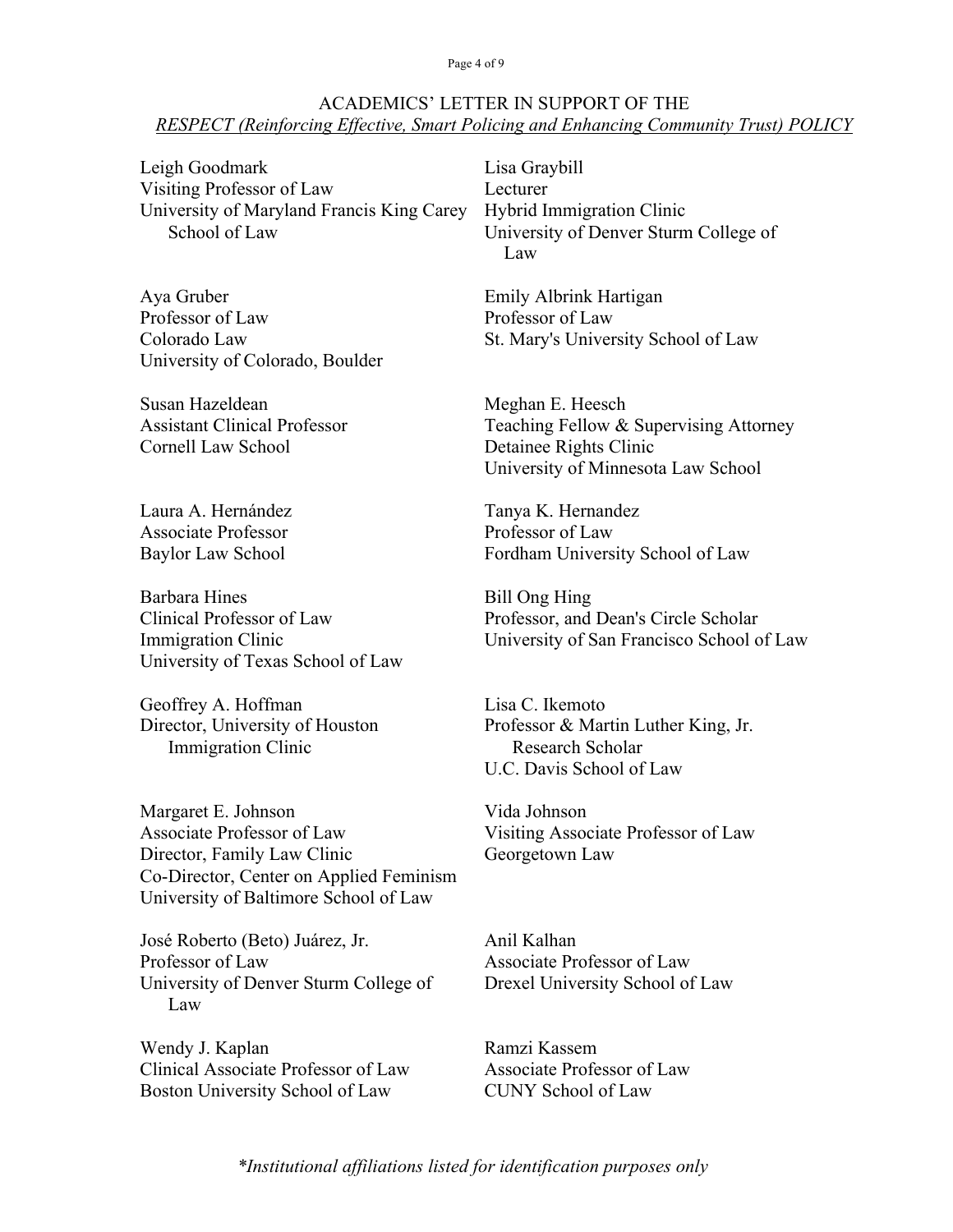## ACADEMICS' LETTER IN SUPPORT OF THE *RESPECT (Reinforcing Effective, Smart Policing and Enhancing Community Trust) POLICY*

Elizabeth Keyes Assistant Professor Director of the Immigrant Rights Clinic University of Baltimore School of Law

Jennifer Lee Koh Associate Professor of Law Director, Immigration Clinic Western State College of Law

Annie Lai Assistant Clinical Professor of Law University of California, Irvine School of Law

Donna H. Lee Professor of Law CUNY School of Law

Shani M. King Co-Director, Center on Children and Families Professor of Law University of Florida Levin College of Law

Ira J. Kurzban Adjunct Professor of Law University of Miami School of Law

Christopher N. Lasch Assistant Professor University of Denver Sturm College of Law

Emily Leung Albert M. Sacks Clinical Teaching & Advocacy Fellow Harvard Immigration and Refugee Clinical Program Harvard Law School

Sonia Lin Clinical Teaching Fellow Kathryn O. Greenberg Immigration Justice Clinic Benjamin N. Cardozo School of Law Yeshiva University

Anita Maddali Assistant Professor Director of Clinics Northern Illinois University College of Law

Anjana Malhotra Associate Professor SUNY Buffalo Law School

Cortney Lollar Assistant Professor University of Kentucky College of Law

Tayyab Mahmud, Ph.D., J.D. Professor of Law Director, Center for Global Justice Seattle University School of Law

Debbie Maranville Professor of Law Chair, Curricular Innovation University of Washington School of Law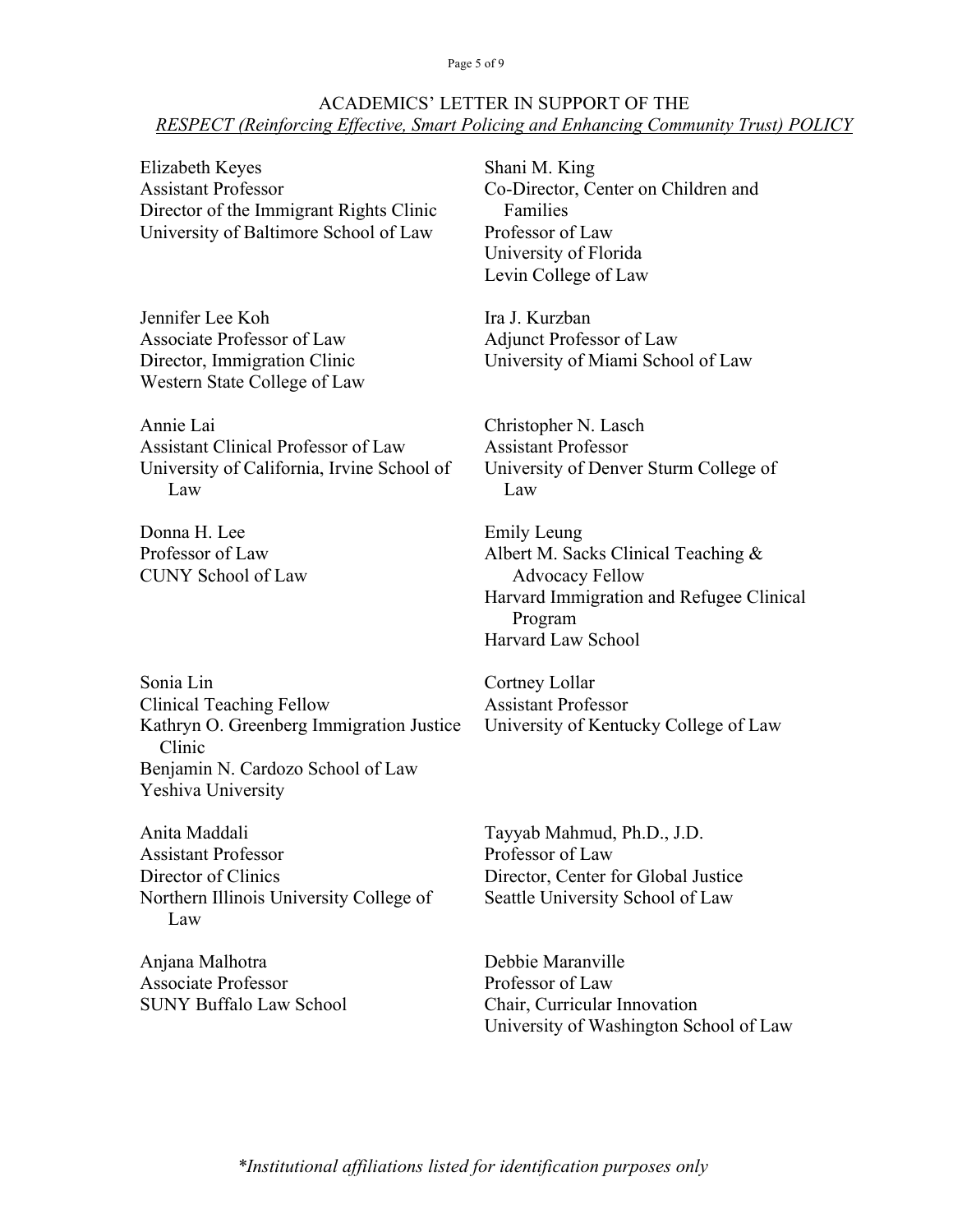### Page 6 of 9

### ACADEMICS' LETTER IN SUPPORT OF THE *RESPECT (Reinforcing Effective, Smart Policing and Enhancing Community Trust) POLICY*

Peter L. Markowitz Clinical Associate Professor of Law Director, Kathryn O. Greenberg Immigration Justice Clinic Benjamin N. Cardozo School of Law Yeshiva University

Lisa M. Martinez, Ph.D. Associate Professor of Sociology University of Denver

M. Isabel Medina Ferris Family Distinguished Professor of Law Loyola University New Orleans College of Law

Stephen Meili Director, Immigration and Human Rights Clinic University of Minnesota Law School

Binny Miller Professor of Law Co-Director, Criminal Justice Clinic American University Washington College of Law

Hiroshi Motomura Susan Westerberg Prager Professor of Law University of California, Los Angeles School of Law

Nathalie Martin Frederick M. Hart Chair in Consumer and Clinical Law University of New Mexico School of Law

Christopher McKee Adjunct Professor Colorado Law University of Colorado, Boulder

Elizabeth Berenguer Megale Associate Professor Director of Legal Skills & Professionalism Savannah Law School

Carlin Meyer Professor (on leave 2013-14) Director, Diane Abbey Law Center for Children and Families New York Law School Sr. Fellow, Demos

Margaret E. Montoya Professor Emerita of Law University of New Mexico School of Law, and Visiting Professor Dept. of Family & Community Medicine University of New Mexico Health Sciences **Center** 

Karen Musalo Bank of America Foundation Chair in International Law Professor & Director, Center for Gender & Refugee Studies U.C. Hastings College of the Law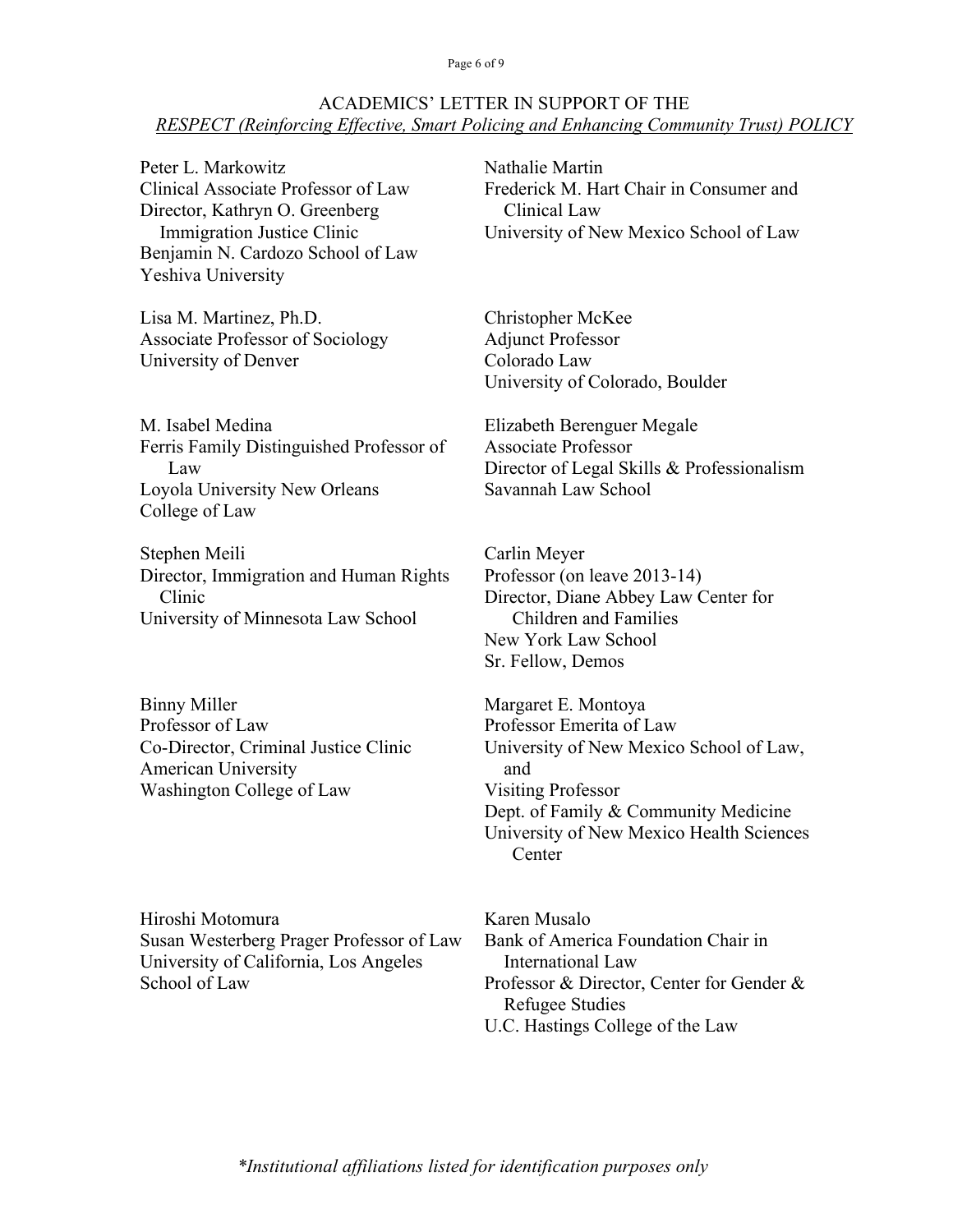#### Page 7 of 9

### ACADEMICS' LETTER IN SUPPORT OF THE *RESPECT (Reinforcing Effective, Smart Policing and Enhancing Community Trust) POLICY*

Cynthia Nance Nathan G. Gordon Professor of Law & Dean Emeritus University of Arkansas

Patricia Harris O'Connor Associate Professor Western State College of Law

Debora M. Ortega, Ph.D. MSW Associate Professor Director, University of Denver Latino Center for Community Engagement and Scholarship (DULCCES)

Michele R. Pistone Professor of Law Villanova University School of Law

Deborah W. Post Associate Dean for Academic Affairs Touro Law Center

Jonathan Rapping Associate Professor Atlanta's John Marshall Law School

Maritza Reyes Associate Professor of Law Florida A&M University College of Law

Alizabeth Newman Clinical Law Professor Immigrant & Refugee Rights Clinic CUNY School of Law

Anthony O'Rourke Associate Professor of Law SUNY Buffalo Law School

Michael Pinard Professor University of Maryland Francis King Carey School of Law

Karen Pita Loor Associate Clinical Professor of Law Criminal Clinic—Defender Division Boston University School of Law

Nina Rabin Associate Clinical Professor of Law Director, Bacon Immigration Law and Policy Program James E. Rogers College of Law, University of Arizona

Sujani Reddy 5 College Assistant Professor of Asian/Pacific/American Studies Amherst College

L. Song Richardson Professor of Law University of Iowa College of Law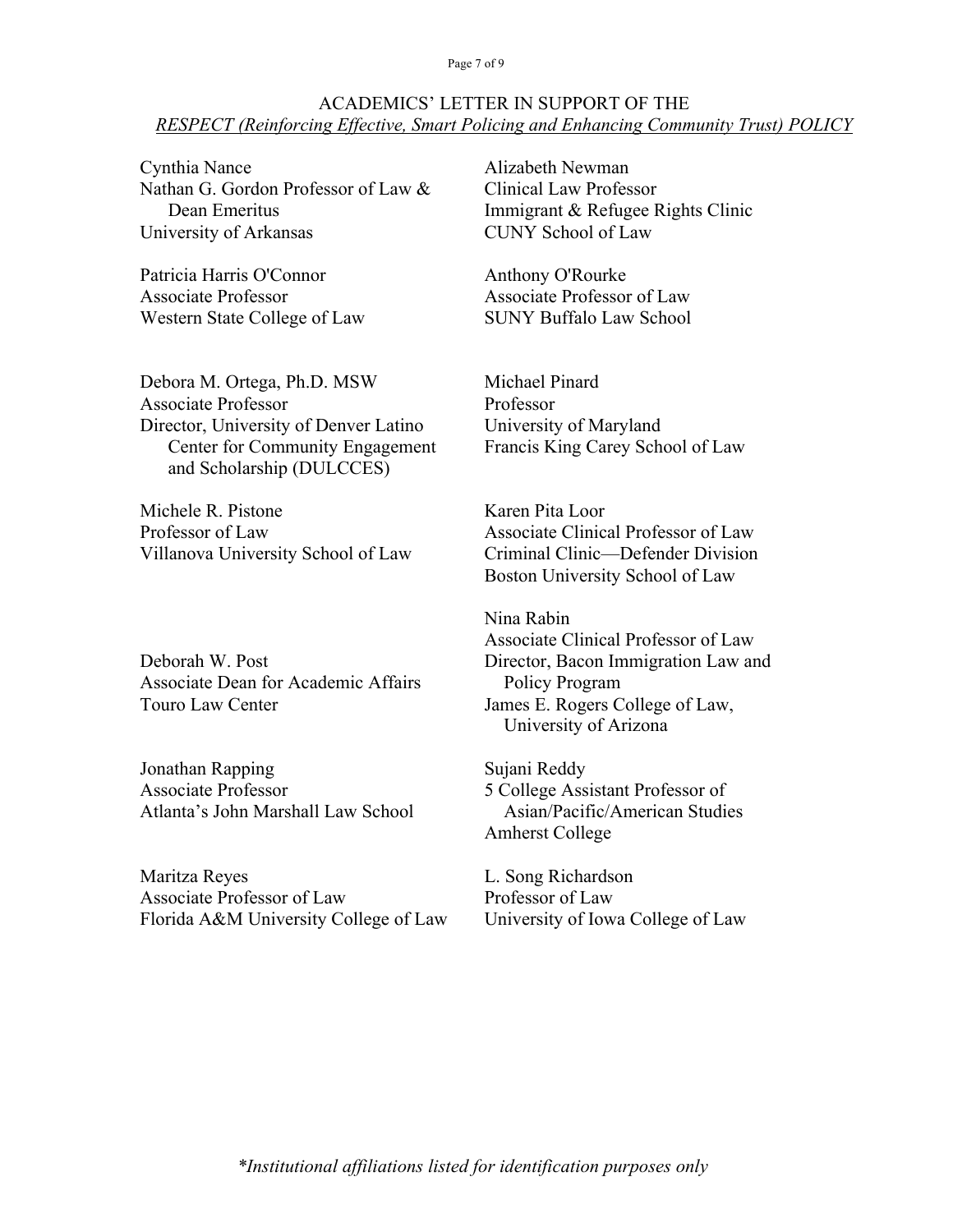### Page 8 of 9

## ACADEMICS' LETTER IN SUPPORT OF THE *RESPECT (Reinforcing Effective, Smart Policing and Enhancing Community Trust) POLICY*

Florence Wagman Roisman William F. Harvey Professor of Law and Chancellor's Professor Indiana University Robert H. McKinney School of Law

Victor Romero Maureen B. Cavanaugh Distinguished Faculty Scholar & Professor The Pennsylvania State University, Dickinson School of Law

Andrea Roth Assistant Professor Berkeley School of Law

Leticia Saucedo Professor of Law University of California, Davis School of Law

Ragini Shah Associate Clinical Professor of Law and Director of Clinical Programs Suffolk University Law School

Sarah Sherman-Stokes Clinical Teaching Fellow Boston University School of Law Immigrants' Rights Clinic

Juliet P. Stumpf Professor of Law Lewis & Clark Law School Tom I. Romero, II Professor and Assistant Provost of IE Research and Curricular Initiatives Associate Professor of Law and Affiliated Faculty Department of History University of Denver and University of Denver Sturm College of Law

Carrie L. Rosenbaum, Esq. Adjunct Professor Golden Gate University Law

Natsu Taylor Saito Professor of Law Georgia State University College of Law

Jeffrey Selbin Clinical Professor of Law Faculty Director, East Bay Community Law Center Executive Committee Member, Thelton E. Henderson Center for Social Justice University of California, Berkeley School of Law

Rebecca Sharpless Clinical Professor Director, Immigration Clinic University of Miami School of Law

Jacqueline Stevens Guggenheim Fellow, 2013-14, on leave Professor Political Science and Legal Studies Northwestern University

Prof. Ronald S. Sullivan Jr. Harvard Law School Director, Harvard Criminal Justice Institute